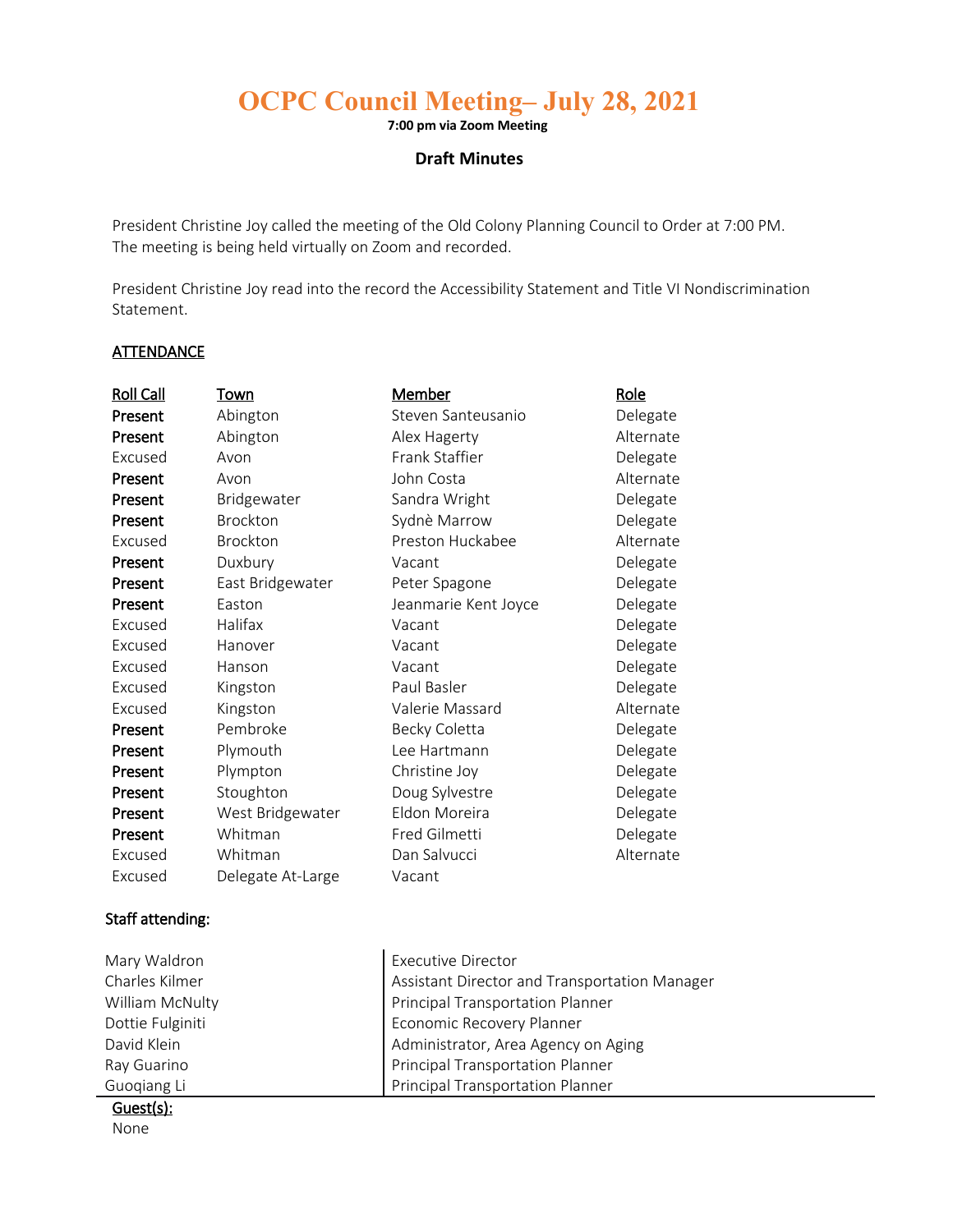President Christine Joy introduced Alex Hagerty, Select Board member from Abington, as the new alternate delegate from Abington. She also noted that delegate Valerie Massard has just become the Kingston planner and will serve as the alternate delegate for Kingston.

#### Consent Agenda:

President Christine Joy removed the Regional Clearinghouse Reviews from the Consent Agenda and move to the regular agenda.

#### Accepting of Minutes of June 30, 2021 Council meeting.

Motion to accept the Consent Agenda (minutes): Second:

## *Roll Call to accept the Consent Agenda:*

| <b>Roll Call</b> | Town              | <u>Member</u>        | Role      |
|------------------|-------------------|----------------------|-----------|
| Accept           | Abington          | Steven Santeusanio   | Delegate  |
| Accept           | Abington          | Alex Hagerty         | Alternate |
| Excused          | Avon              | Frank Staffier       | Delegate  |
| Accept           | Avon              | John Costa           | Alternate |
| Accept           | Bridgewater       | Sandra Wright        | Delegate  |
| Accept           | Brockton          | Sydnè Marrow         | Delegate  |
| Excused          | Brockton          | Preston Huckabee     | Alternate |
| Accept           | Duxbury           | Vacant               | Delegate  |
| Accept           | East Bridgewater  | Peter Spagone        | Delegate  |
| Accept           | Easton            | Jeanmarie Kent Joyce | Delegate  |
| Excused          | Halifax           | Vacant               | Delegate  |
| Excused          | Hanover           | Vacant               | Delegate  |
| Excused          | Hanson            | Vacant               | Delegate  |
| Excused          | Kingston          | Paul Basler          | Delegate  |
| Excused          | Kingston          | Valerie Massard      | Alternate |
| Accept           | Pembroke          | Becky Coletta        | Delegate  |
| Accept           | Plymouth          | Lee Hartmann         | Delegate  |
| Accept           | Plympton          | Christine Joy        | Delegate  |
| Accept           | Stoughton         | Doug Sylvestre       | Delegate  |
| Accept           | West Bridgewater  | Eldon Moreira        | Delegate  |
| Accept           | Whitman           | Fred Gilmetti        | Delegate  |
| Excused          | Whitman           | Dan Salvucci         | Alternate |
| Excused          | Delegate At-Large | Vacant               |           |

 *Minutes unanimously accepted.*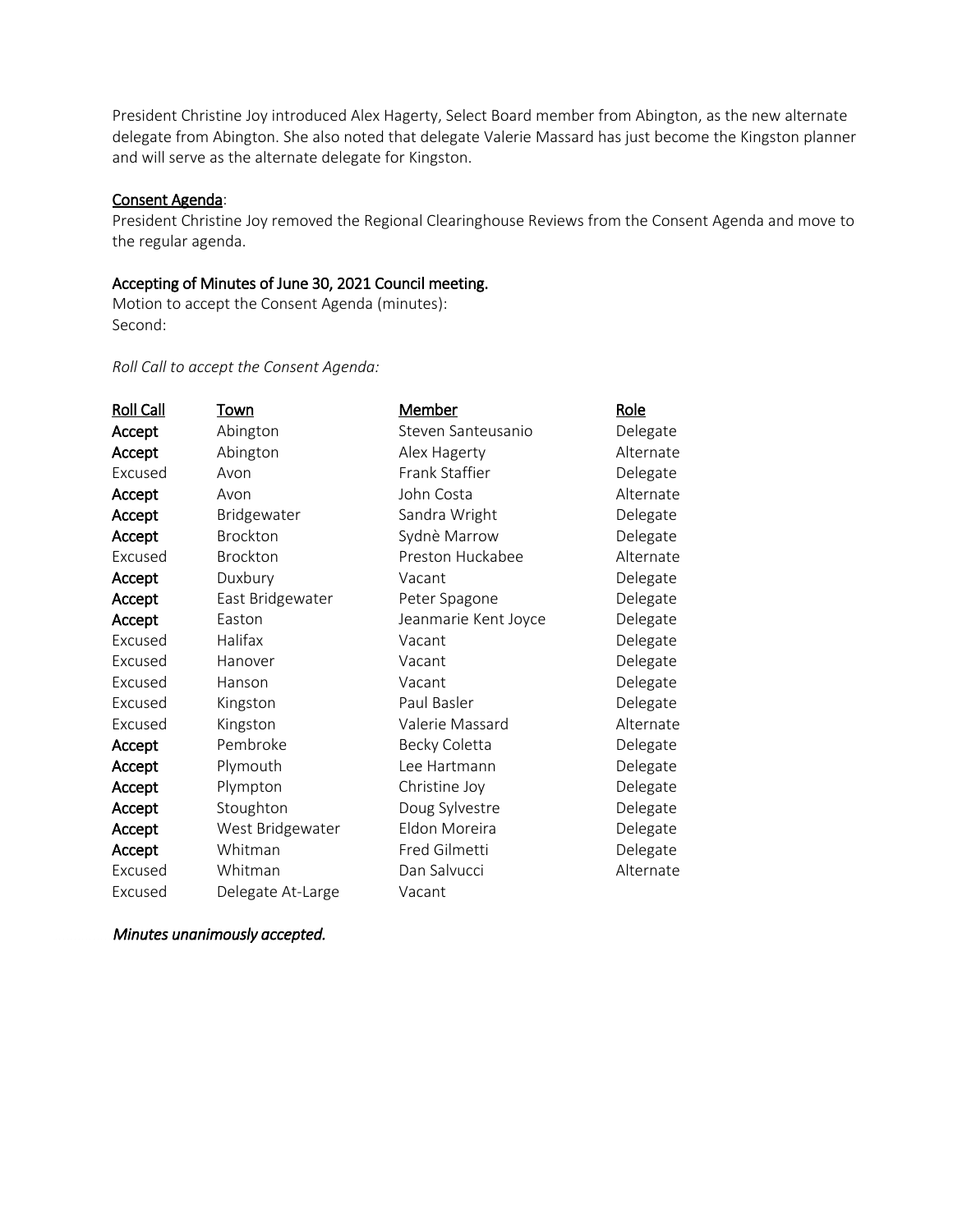Financial Report for June 2021 presented by Finance Committee Chair, Doug Sylvestre

# 1 Statement of Expenditures Report shows total expenses for the month of \$201,549.47

## 2 Cash Position Report

 Income for the month of \$693,038.89 Disbursements for the month were \$317,130.92 The Total cash available at month's end was \$1,718,849.17 OPEB Account had a GAIN of – \$3,881.50 Bringing the ending balance in the OPEB account to \$877,272.61

3. **Budget Resources Report**: Total receipts for the month of \$693,038.89 brings the total cumulative receipts for this fiscal year to \$3,828,153.55

4. AAA Report - Pass through total cumulative billings total for FY22 is at \$639,923.00. The remaining Fund Balances at this time are a total of \$1,890,450.00

Ombudsman and Admin funds show Cumulative Billings Total at \$99,586.00 Bringing the remaining Balances in Admin and Ombudsman to a total of \$308,212.00

Volunteer Transportation Funds Balance ending May 2021 are \$186,701.12 Payments to VTP Volunteers \$734.39 Volunteer Transportation Funds Balance ending June 2021 are \$185,966.73

## 5. ROM JUNE 2021 Statement and Activity:

Balance at the beginning of June: \$178,148.59 June Receipts: \$5,850.00 Bringing Total ROM FY21 Receipts to \$70,200.00

June Expenses were: \$6,130.21 Bringing Total ROM Expenses FY21 to \$77,303.63

The ending balance in the ROM Bank Account in June was: \$183,925.46

# 6. Budget Report –

Total Expenditures through End of FY21 ending in June were a total of \$1,838,791.00 This is \$516,819.00 less than the original projected budget due to changes from impacts of COVID such as travel and office supplies. Actual recorded income for FY21: \$2,007,332.00 This is \$40,138.00 less than the original budget due to changes from impacts of COVID. Actual Pass-Through Funds \$1,213,350.00 Posted total income: \$3,220,582.00 End of year posted income from Grants, Programs & Other Misc. Sources \$2,007.232.00 Actual Expenses \$1,838,791.00 EOY Adjusted Budget Surplus Balance: \$ 168,441.00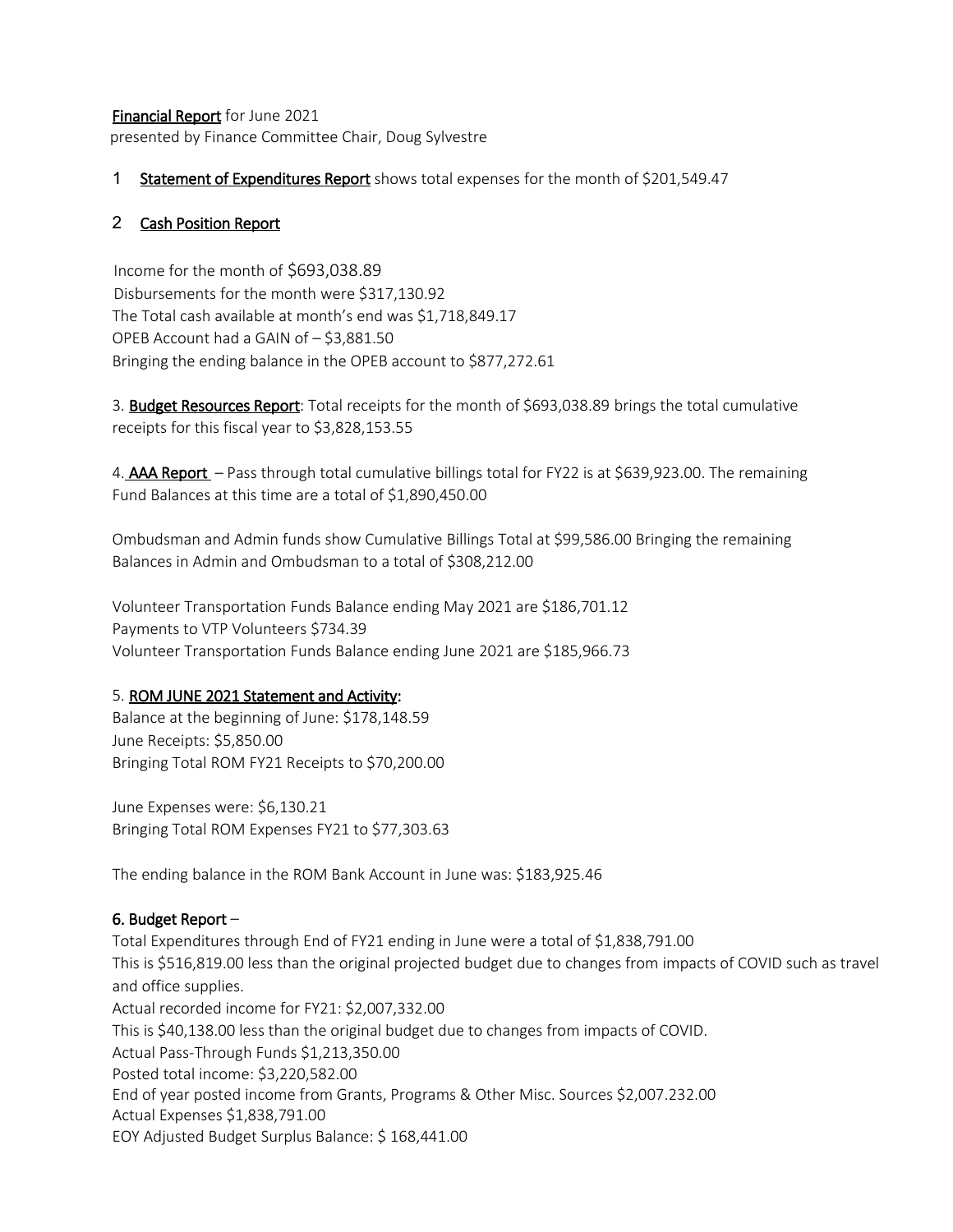Note that there was a Finance Committee meeting yesterday. Bob Moran will lead a SWOT analysis of the OPEB account and hopes to present to the Council in September.

## Acceptance of the Finance Report

 Motion to accept the Finance Report: Sandra Wright Second: Steven Santeusanio

| <b>Roll Call</b> | <u>Town</u>       | <u>Member</u>        | <u>Role</u> |
|------------------|-------------------|----------------------|-------------|
| Accept           | Abington          | Steven Santeusanio   | Delegate    |
|                  | Abington          | Alex Hagerty         | Alternate   |
| Excused          | Avon              | Frank Staffier       | Delegate    |
| Accept           | Avon              | John Costa           | Alternate   |
| Accept           | Bridgewater       | Sandra Wright        | Delegate    |
| Accept           | <b>Brockton</b>   | Sydnè Marrow         | Delegate    |
| Excused          | Brockton          | Preston Huckabee     | Alternate   |
| Accept           | Duxbury           | Vacant               | Delegate    |
| Accept           | East Bridgewater  | Peter Spagone        | Delegate    |
| Accept           | Easton            | Jeanmarie Kent Joyce | Delegate    |
| Excused          | Halifax           | Vacant               | Delegate    |
| Excused          | Hanover           | Vacant               | Delegate    |
| Excused          | Hanson            | Vacant               | Delegate    |
| Excused          | Kingston          | Paul Basler          | Delegate    |
| Excused          | Kingston          | Valerie Massard      | Alternate   |
| Accept           | Pembroke          | Becky Coletta        | Delegate    |
| Accept           | Plymouth          | Lee Hartmann         | Delegate    |
| Accept           | Plympton          | Christine Joy        | Delegate    |
| Accept           | Stoughton         | Doug Sylvestre       | Delegate    |
| Accept           | West Bridgewater  | Eldon Moreira        | Delegate    |
| Accept           | Whitman           | Fred Gilmetti        | Delegate    |
| Excused          | Whitman           | Dan Salvucci         | Alternate   |
| Excused          | Delegate At-Large | Vacant               |             |

## *Financial Report unanimously accepted.*

## Staff Report:

Executive Director, Mary Waldron reviewed the staff report noting a new section covering Office Administration. Mary noted she and staff are meeting with the communities one at a time beginning with Avon, Abington and Easton. Reviewed submissions from Area Agency on Aging, Community Planning and Economic Development, Economic Recovery Planning, Transportation, Drone program, Geographic Information Systems, Community Septic.

MA DOT approved payment of pavement management software valued at \$10,000.00. Council approved purchase of a new plotter for GIS.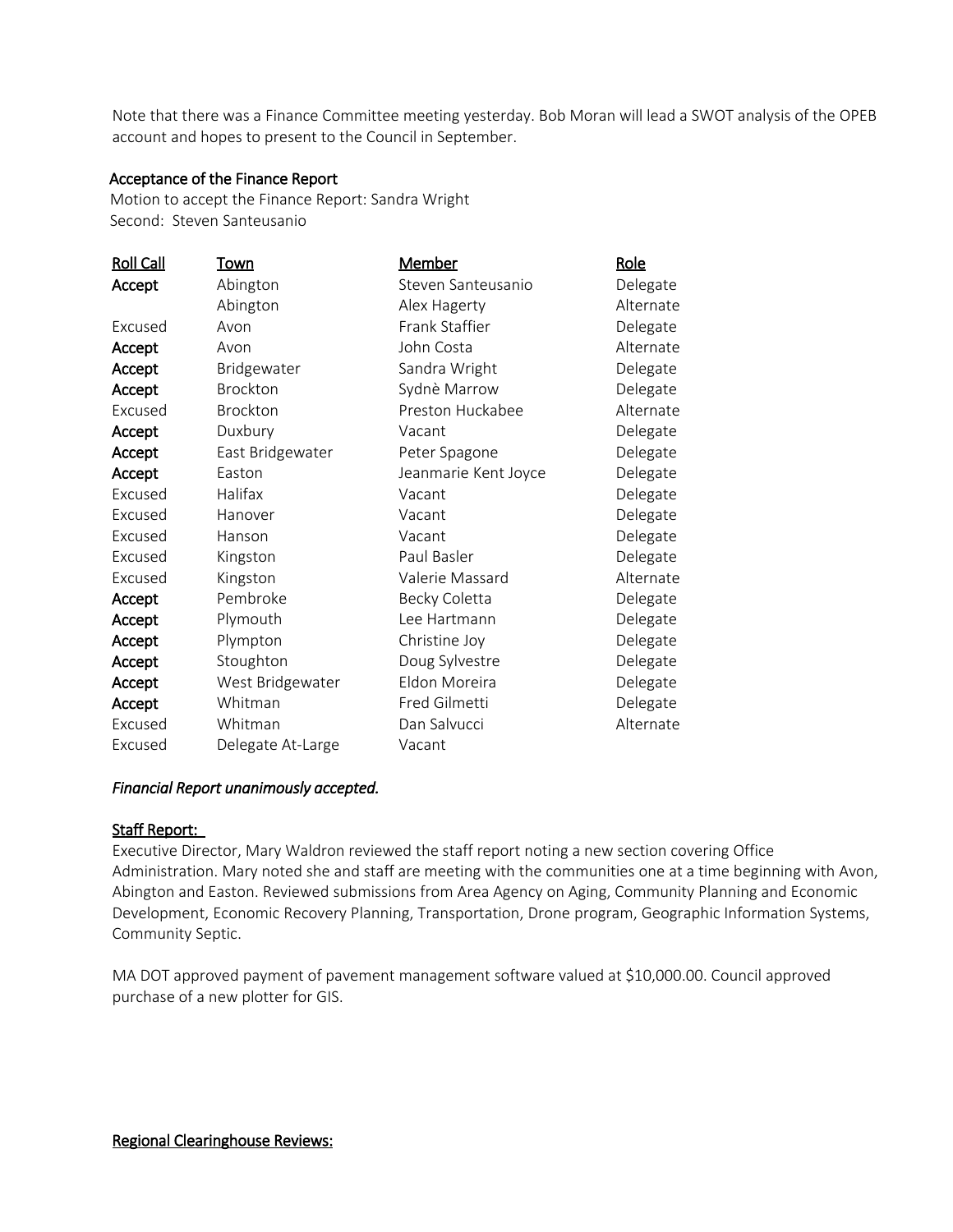## Industrial Revenue Bonds: None Environmental Notifications

EEA #16409 – Former National Fireworks Site – Hanover/Hanson EEA # 16373 – Aldana Road Land Swap – Halifax (Certificate) EEA #16383 – Lincoln Park – West Bridgewater (Certificate) Public Notice – Draft Resource Management Plan Report – City of Brockton

For information only, no action required by the Council.

# New Council Start Time proposed to be 6pm

| <b>Roll Call</b> | Town              | <u>Member</u>        | Role      |
|------------------|-------------------|----------------------|-----------|
| Accept           | Abington          | Steven Santeusanio   | Delegate  |
|                  | Abington          | Alex Hagerty         | Alternate |
| Excused          | Avon              | Frank Staffier       | Delegate  |
| Accept           | Avon              | John Costa           | Alternate |
| Accept           | Bridgewater       | Sandra Wright        | Delegate  |
| Accept           | Brockton          | Sydnè Marrow         | Delegate  |
| Excused          | Brockton          | Preston Huckabee     | Alternate |
| Accept           | Duxbury           | Vacant               | Delegate  |
| Accept           | East Bridgewater  | Peter Spagone        | Delegate  |
| Accept           | Easton            | Jeanmarie Kent Joyce | Delegate  |
| Excused          | Halifax           | Vacant               | Delegate  |
| Excused          | Hanover           | Vacant               | Delegate  |
| Excused          | Hanson            | Vacant               | Delegate  |
| Excused          | Kingston          | Paul Basler          | Delegate  |
| Excused          | Kingston          | Valerie Massard      | Alternate |
| Accept           | Pembroke          | Becky Coletta        | Delegate  |
| Accept           | Plymouth          | Lee Hartmann         | Delegate  |
| Accept           | Plympton          | Christine Joy        | Delegate  |
| Accept           | Stoughton         | Doug Sylvestre       | Delegate  |
| Accept           | West Bridgewater  | Eldon Moreira        | Delegate  |
| Accept           | Whitman           | Fred Gilmetti        | Delegate  |
| Excused          | Whitman           | Dan Salvucci         | Alternate |
| Excused          | Delegate At-Large | Vacant               |           |

Motion to start the meetings at 6pm starting in September: Lee Hartmann Second: Sandra Wright

*Motion accepted unanimously*

# *Mary will send notice of this meeting time change to the Council members and will also make personal phone calls to ensure the members are made aware of the new start time.*

AAA Review: Draft Area Plan and FY 22 Title III Grant Awards: presented by David Klein David Klein presented the AAA Focus Area Coordination, 2022 to 2025

The Older Americans Act requires the area plan to be updated every four years.

 Focus Areas provides that Older Americans Act core programs target the following populations to assist older individuals with the greatest economic and social needs:

1. Living Alone (Isolated) Elders

2. Low Income Elders

3. Minority Elder Populations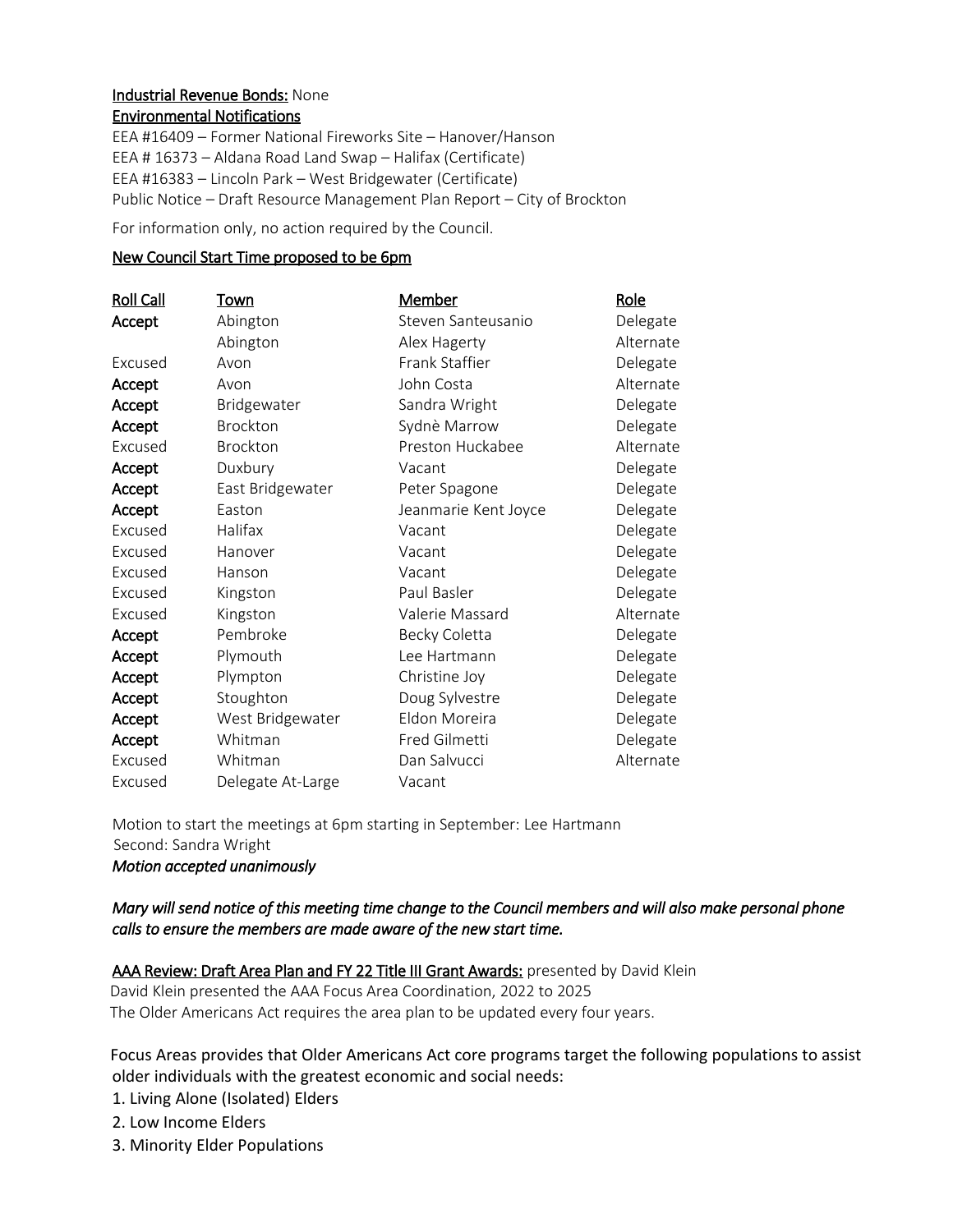4. Native American Populations (where germane)

5. Rural Elder Populations (where germane)

6. Socially Isolated Populations (i.e., geographic in nature; LGBTQ+; limited English proficient elders; separations from friends and family/COVID-19 related; and other socially isolated populations)

ACL Focus Areas - To meet the needs of OAA target populations, the Administration for Community Living established the following Focus Areas and associated pillars (in italics):

1. Older Americas Act Core Programs – \_*Supporting families and caregivers.* 

2. Participant-Directed/Person-Centered Planning – \_*Connecting people to resources.* 

3. Elder Justice – \_*Protecting rights and preventing abuse.* 

Elder Affairs Goals – Elder Affairs formulated the following goals to update and further support the serving of OAA target populations and the development of ACL Focus Area programs:

1. Support aging in community, including supporting age-friendly and dementia-capable communities.

2. Prepare for evolving demographic trends and support the care-force.

3. Empower healthy aging.

4. Prevent injury, violence, and exploitation of older adults.

5. Strengthen a "no wrong door" approach to aging and disability services.

6. Ensure quality, person-centered and community-based care through data-driven, evidence-informed methods.

Becky Coletta commented on the Empowering Healthy Aging part of the plan and sees the list as a way to help people age in a community centric way. People should know about these services when they need them. Executive Director, Mary Waldron mentioned that Easton is creating an Age Friendly action plan.

Roll Call Town Member News Role Accept Excused Abstained Accept Accept Excused Accept Accept Accept Excused Excused Excused Excused Excused Accept Accept Accept Accept Accept Abington Abington Avon Avon Bridgewater Brockton Brockton Duxbury East Bridgewater Easton Halifax Hanover Hanson Kingston Kingston Pembroke Plymouth Plympton Stoughton West Bridgewater Steven Santeusanio Alex Hagerty Frank Staffier John Costa Sandra Wright Sydnѐ Marrow Preston Huckabee Vacant Peter Spagone Jeanmarie Kent Joyce Vacant Vacant Vacant Paul Basler Valerie Massard Becky Coletta Lee Hartmann Christine Joy Doug Sylvestre Eldon Moreira Delegate Alternate Delegate Alternate Delegate Delegate Alternate Delegate Delegate Delegate Delegate Delegate Delegate Delegate Alternate Delegate Delegate Delegate Delegate Delegate

 Motion to accept the AAA Focus Area Coordination Plan, 2022 to 2025: Sandra Wright Second: Steven Santeusanio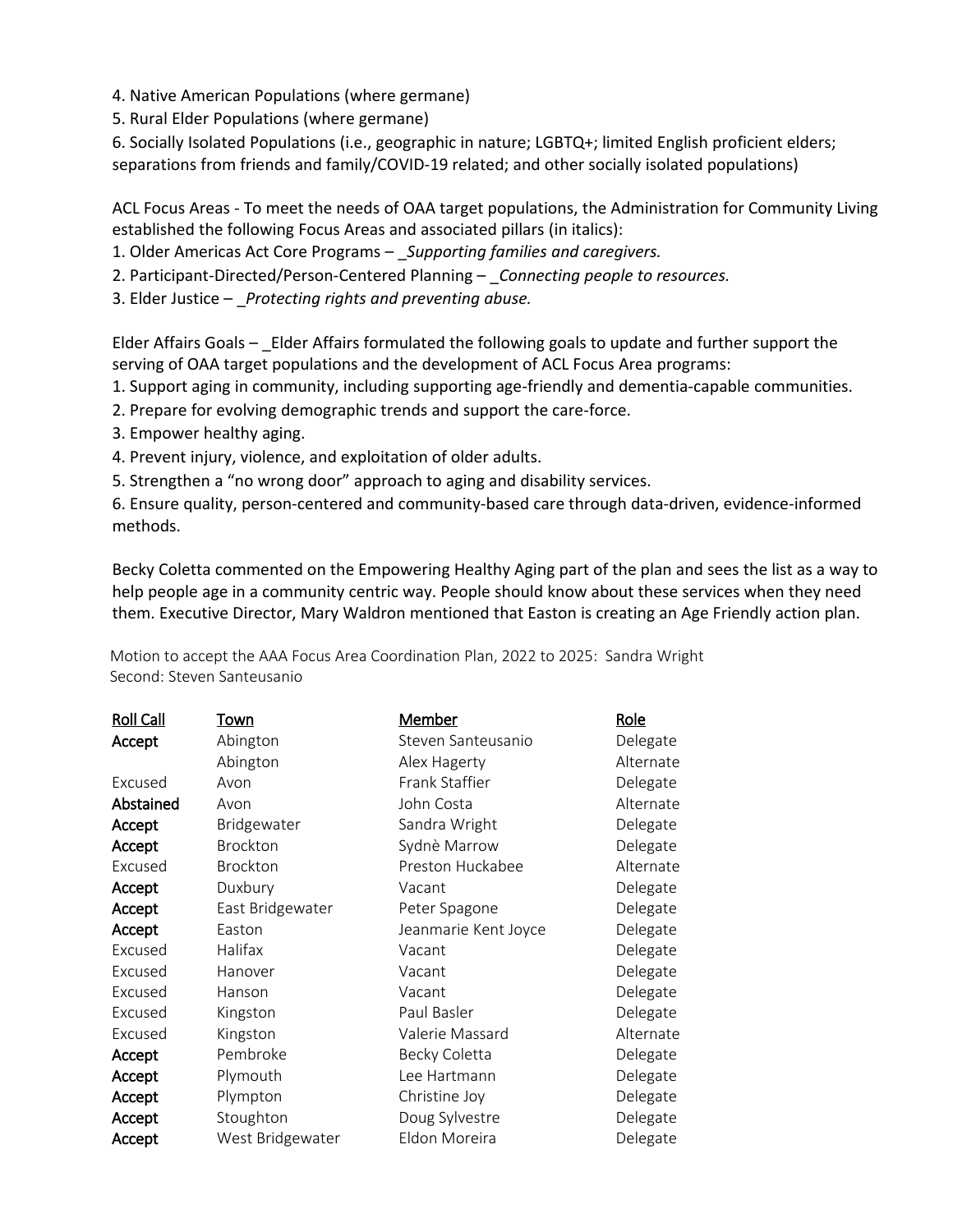| Accept  | Whitman           | Fr |
|---------|-------------------|----|
| Excused | Whitman           | D. |
| Excused | Delegate At-Large | V. |

red Gilmetti an Salvucci acant

Delegate Alternate

#### *Motion accepted with one abstention*

 David Klein Reviewed Title III FFFY 2022/2023 Pre-Applications, Standard Title III and carry over funds. Much of the budget is prescribed by the Executive Office of Elder Affairs. There are likely to be additional funds from ARPA. David clarified that the AAA region includes four additional towns in addition to the OCPC 17 communities. Executive Director, Mary Waldron recommended that David include the Council Members and Delegates when he sends the information out to the communities.

Becky Coletta commented that these programs are only available to communities that have a social day program.

Some numbers had been updated since the original. The bottom line of 417,200.00 Bridgewater should be \$4,000 instead of \$4,200.00 and the Cape Verdean Society should be \$15,000.00 instead of \$10,000. The total for IIIB should be \$422,000.00 instead of \$417,000.00.

 Motion to accept the Title III FFY 2022/2023 application with amendments as submitted: Becky Coletta Second: Sydnѐ Marrow

| <b>Roll Call</b> | Town              | <b>Member</b>        | <u>Role</u> |
|------------------|-------------------|----------------------|-------------|
| Accept           | Abington          | Steven Santeusanio   | Delegate    |
|                  | Abington          | Alex Hagerty         | Alternate   |
| Excused          | Avon              | Frank Staffier       | Delegate    |
| Accept           | Avon              | John Costa           | Alternate   |
| Accept           | Bridgewater       | Sandra Wright        | Delegate    |
| Accept           | Brockton          | Sydnè Marrow         | Delegate    |
| Excused          | Brockton          | Preston Huckabee     | Alternate   |
| Accept           | Duxbury           | Vacant               | Delegate    |
| Accept           | East Bridgewater  | Peter Spagone        | Delegate    |
| Accept           | Easton            | Jeanmarie Kent Joyce | Delegate    |
| Excused          | Halifax           | Vacant               | Delegate    |
| Excused          | Hanover           | Vacant               | Delegate    |
| Excused          | Hanson            | Vacant               | Delegate    |
| Excused          | Kingston          | Paul Basler          | Delegate    |
| Excused          | Kingston          | Valerie Massard      | Alternate   |
| Accept           | Pembroke          | Becky Coletta        | Delegate    |
| Accept           | Plymouth          | Lee Hartmann         | Delegate    |
| Accept           | Plympton          | Christine Joy        | Delegate    |
| Accept           | Stoughton         | Doug Sylvestre       | Delegate    |
| Accept           | West Bridgewater  | Eldon Moreira        | Delegate    |
| Accept           | Whitman           | Fred Gilmetti        | Delegate    |
| Excused          | Whitman           | Dan Salvucci         | Alternate   |
| Excused          | Delegate At-Large | Vacant               |             |

## *Motion unanimously accepted.*

**Status of Retirement Legislation**